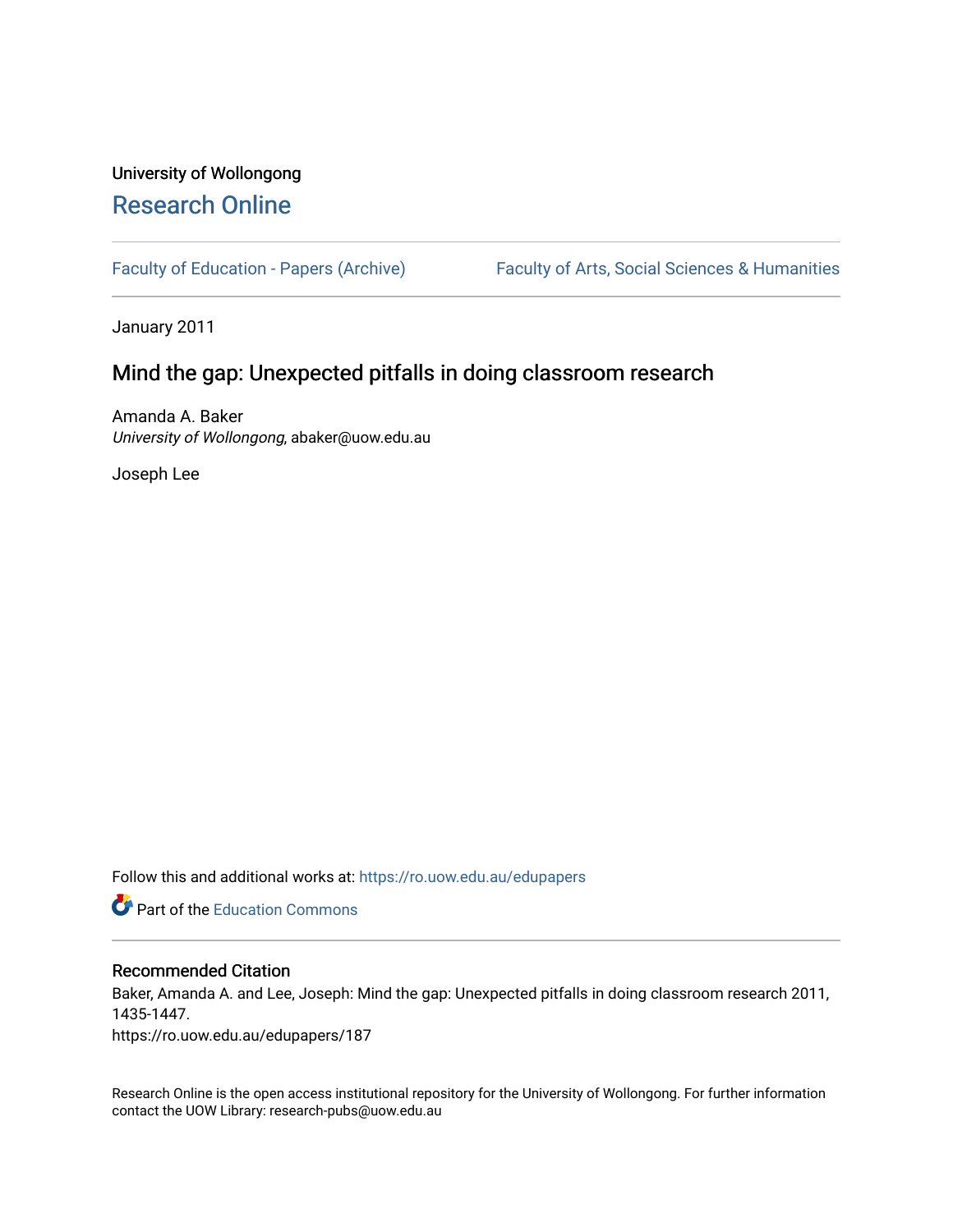# **Mind the Gap: Unexpected Pitfalls in Doing Classroom Research**

Amanda A. Baker and Joseph J. Lee Georgia State University, Atlanta, Georgia, USA

*Inherent in classroom research are the inevitable, and often unanticipated, challenges experienced by researchers. This article moves beyond the main issues highlighted in the literature and identifies some of the problems the authors encountered when conducting two common methodological procedures, classroom observations and stimulated recall interviews (SRIs), as part of our dissertation research investigations. The paper first surveys what the literature describes as the main areas of concern with these two procedures. It then pulls away from these resources to explore actual difficulties we experienced that we believe are inadequately addressed in the literature. Using illustrations from our dissertation projects, we examined several recurring challenges we faced, including participant discomfort with specific types of SRI questions and different forms of participant-researcher interaction during nonparticipatory classroom observations. For each of these problems, we provide a series of recommendations for researchers who plan to use similar methodological protocols in classroom research. Key Words: Classroom Research, Classroom Observation, Stimulated Recall, Qualitative Research.* 

Classroom research has a relatively long tradition in education, second language acquisition, and applied linguistics. One of the main impetuses for this is the realization that in order to understand what happens when teachers and learners come together, researchers must actually go "where the action is" (Nunan, 1989, p. 76). For the purpose of aiding researchers for investigations within classroom settings, numerous resources exist that detail various theoretical frameworks and methodological procedures for conducting classroom research (e.g., Allwright & Bailey, 1991; Cohen, Manion,  $\&$ Morrison, 2007; Dörnyei, 2007; McKay, 2006; Nunan & Bailey, 2009; Silverman, 2006). Even though this literature provides fairly comprehensive guidance in how to conduct classroom research, we find them inadequate when it comes to preparing researchers for some of the unexpected challenges that may occur. In essence, many researchers have needed to adopt a "learning-by-doing approach" (Hobbs & Kubanyiova, 2008, p. 495) as they have embarked on new or different kinds of research projects.

This article provides a snapshot of some of the unanticipated difficulties the two authors encountered while researching the classroom practices and thought processes of English as a second language (ESL) teachers. These descriptions of problematic events or behaviors and possible solutions are provided in order to help future researchers to avoid similar challenges in their own research. We find these types of challenges to be neglected in the previous literature, even in literature that has focused specifically on potential difficulties with conducting research on language teachers (Hobbs & Kubanyiova, 2008). In particular, we focus on problems we experienced with two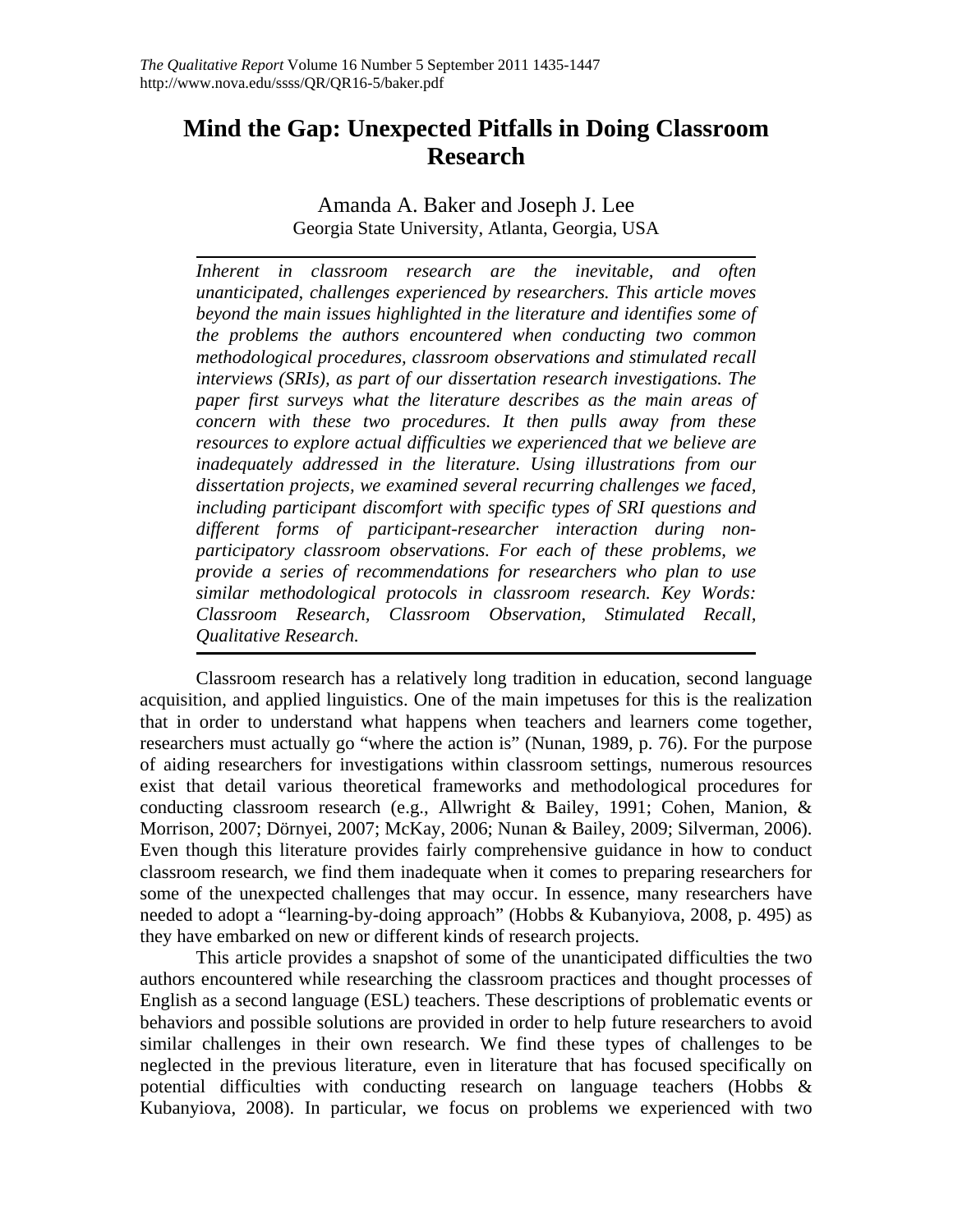common qualitative methodological procedures: classroom observations and stimulated recall interviews (SRIs). For each procedure, we begin with a brief review that identifies typical difficulties discussed in the literature. Following the review, we point out two unexpected behaviors that we faced and provide illustrations from our classroom observation and SRI data. We then offer recommendations on how to avoid these challenges or precautionary measures that can be taken to reduce their potentially negative impacts.

# **The Motivation**

 Before continuing, it may be useful to discuss the motivation behind the writing of this article. We were PhD candidate-colleagues working under the sponsorship of the same dissertation advisor. The dissertation project of the first author focused on the beliefs, knowledge, and perceptions that ESL teachers have in relation to pronunciation pedagogy and how these cognitions were reflected in their actual classroom practices. For the second author, his dissertation research was a textual and contextual analysis of ESL classroom discourse from a genre-oriented perspective. During the data-collection phase of our respective dissertation projects, we decided to meet regularly to discuss our progress and to brainstorm how to address any complications that might be arising. During these discussions, we discovered we were experiencing similar challenges as we moved through the data collection process.

In our respective explorations of the thought processes and pedagogical practices of the ESL teachers who volunteered as participants in our individual dissertation research studies, we used similar research methodologies, including classroom observations and SRIs. Each of us read the major resources on these types of research methodologies. We felt we had relatively firm understandings of the typical issues that could occur as we initiated our research. Nevertheless, there were unanticipated events or behaviors that occurred as we progressed through our projects. With our limited experience in conducting classroom research, we seemed to lack some of the skills that more experienced researchers possess. These researchers have likely faced similar difficulties, but have internalized ways of dealing with them, and thus may not have considered including these issues in discussions of research methodology. From what we can determine, the most common recommendation for ironing out typical, but rarely discussed, difficulties in conducting research is to first carry out a pilot study (Dörnyei, 2007; Mackey & Gass, 2005; Nunan, 1992), which both of us had previously carried out. This is excellent advice; however, what may be at least as valuable are more detailed and descriptive reports from researchers who have experienced challenges during their research endeavors. With a pilot study, the idea is that researchers will learn about and work out the "kinks" involved in classroom research. Yet, with a pilot study the sample population is still considerably limited. In comparison with the participant-populations of numerous research studies conducted over the past several decades, the potential problems that may arise during a pilot study phase will likely be fewer than the issues that have occurred in the combined research of earlier studies.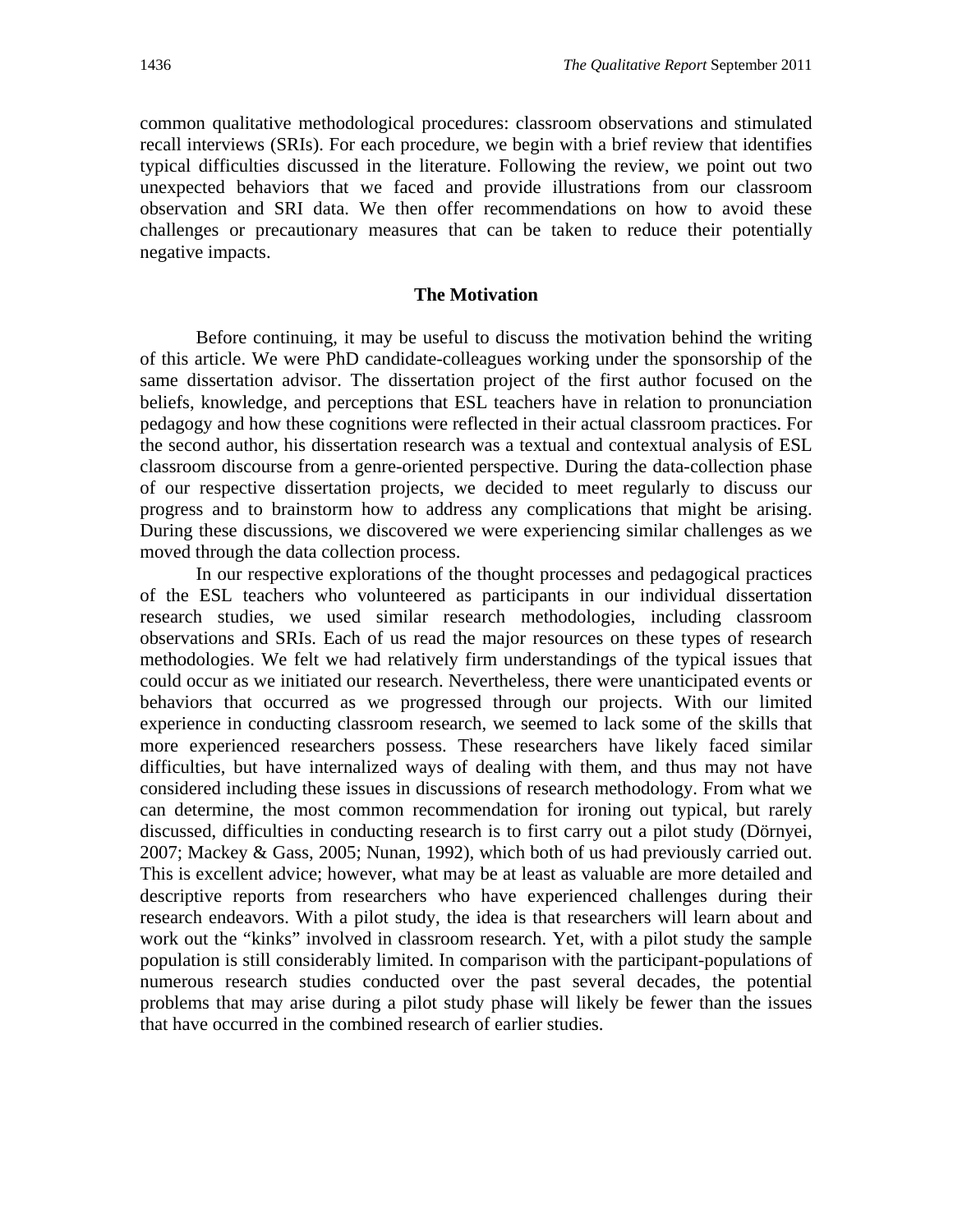The literature on classroom observation as a research methodology is quite comprehensive, providing detailed information on the strengths and weaknesses of both classroom observation and observation in general. Observations are valued for their authenticity and objectivity as well as for their potential for exposing the researcher to both everyday or habitual behaviors and unexpected events or actions (Cohen et al., 2007). In addition, the observation process offers a certain flexibility enabling researchers to focus their observational "lens" as they start to notice patterns of interest from one observed class to the next. This focus, of course, may shift as new patterns surface in the data (Silverman, 2006). Observations also permit the collection of large amounts of general data (Borg, 2006) or more specific data on phenomenon of interest (Gass & Mackey, 2007). For each observed class, data can be gathered on different types of communication features (whether paralinguistic or linguistic) as well as on actions, behaviors, and events. Furthermore, when coupled with electronic data-collection devices, such as video recorders, the data can be viewed, analyzed and re-analyzed indepth from multiple perspectives at a later date. As Mackey and Gass (2005) explain, "[o]ver time and repeated observations, the researcher can gain a deeper and more multilayered understanding of the participants and their context" (p. 176).

#### **Inaccurate Identification, Perceptions, and Personal Bias**

Despite the advantages of in-class observations, there are also limitations. One of these may include inaccurate identification of classroom patterns. In searching for regular patterns in the classroom, researchers may mistakenly identify one or more behaviors, actions or events as typical of a particular teacher when, in fact, they may not be representative of his or her classroom practices at all (Borg, 2006; Evertson & Green, 1986). These types of misidentifications are most likely to occur when based on only a limited number of observations. Likewise, perceptions of researchers can also be distorted by either premature judgments or personal biases. Premature judgments can be made due to time and energy expended conducting preparatory literature reviews (i.e., assumptions made based on prior research), whereas personal biases can form based on the interests or values held by observers (Cohen et al., 2007; Evertson & Green). Similarly, however, while having in-depth familiarity with previous research is usually beneficial as preparation for conducting new research, it is equally important to be cognizant of how this information might influence the research. Thus, a dilemma and basic feature of human cognition is that when we observe classrooms, we tend to see what we are expecting to see (Fanselow, 1988).

#### **Researcher's Effect on Participants**

Among the various limitations of classroom observation, one of the more frequently cited disadvantages is the effect that the researcher's presence can have on participants. Two frequently discussed reactivity effects, in particular, are the "observer's paradox" (Labov, 1972) and the "Hawthorne effect" (Landsberger, 1958). The observer's paradox refers to any influence(s), whether positive or negative, that the presence of an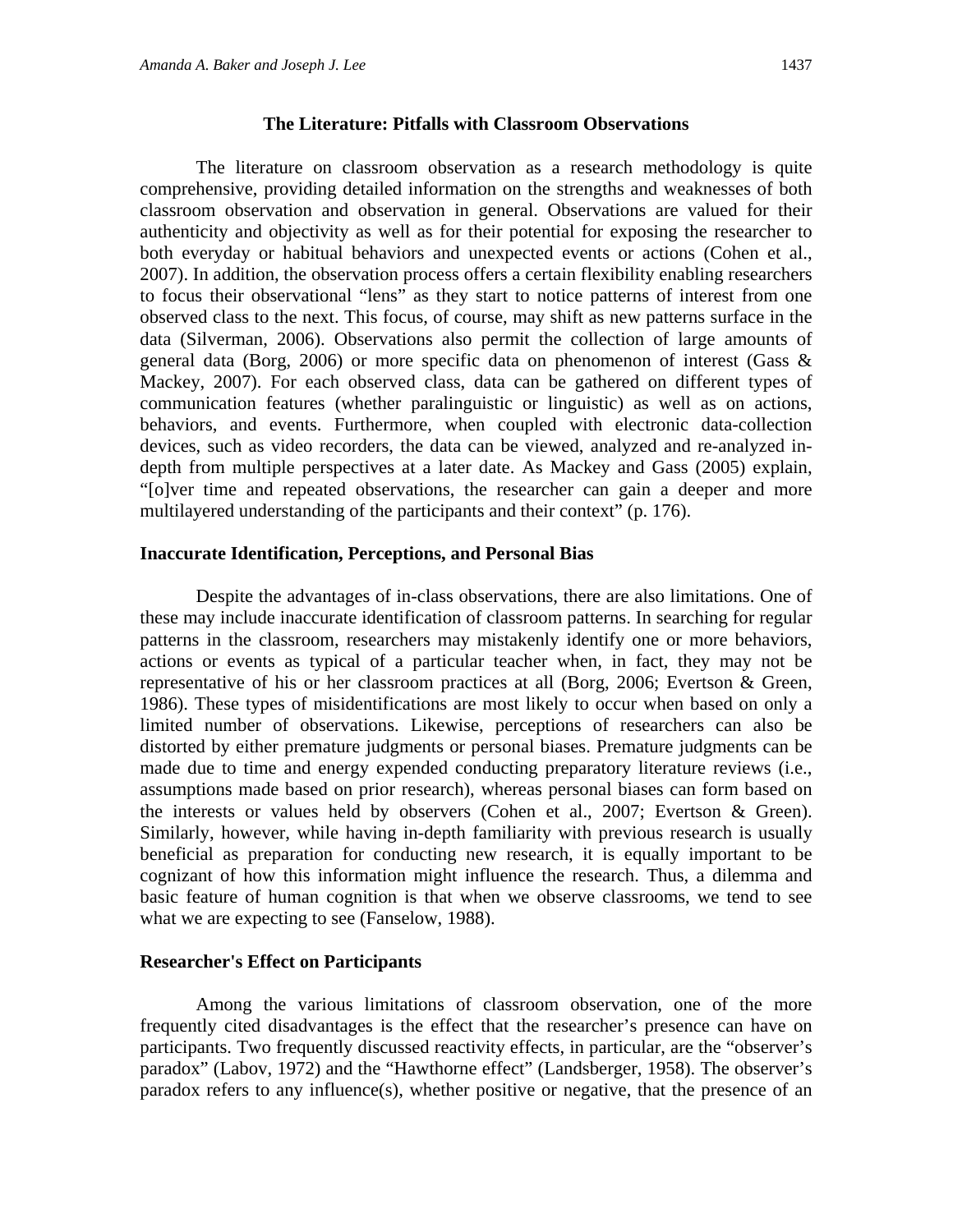observer might have on those observed (Gass & Mackey, 2007), such as changes in performance, behavior, attitude or other feelings or actions (Allwright & Bailey, 1991). Similarly, the Hawthorne effect also refers to changes in the performance or behaviors of a participant, but these changes are typically positive (Gass & Mackey), at least from the perspective that participants may be modifying their typical behaviors in an attempt to aid observers in their research.

# **Data Collection and Analysis**

Other difficulties with classroom observations include, but are not limited to, the enormous amount of time involved in both gathering and analyzing data, the difficulty of sifting through the large volume of data collected, the inadequacy of using classroom observations as the sole source of data, and the possible neglect of participants' perspectives. For the most part, only highly visible events and overt behaviors can be captured through observational research. More subtle events or high inference information, such as participants' intentions, rationales, and motivations, are more likely to be missed (Borg, 2006; Cohen et al., 2007; Dörnyei, 2007; Evertson & Green, 1986; Mackey & Gass, 2005).

# **Encounters in the Classroom: Teacher-Participant/Researcher Dynamics**

 The challenges addressed in the literature, however, did not always adequately prepare us for the reality of conducting classroom observations. Even after the researcher has made participants aware of the researcher's role as non-participant in the classroom, the researcher may still experience persistent efforts by the teacher-participant to involve the researcher in classroom activities.

# **Scenario One: Personal Asides to the Camera/Researcher**

 In the case of one teacher-participant in the first author's dissertation research study, the teacher-participant had a cordial in-class relationship with the researcher. Both the participant and researcher had known each other for almost four years prior to the initiation of the project and had a very comfortable working relationship as colleagues in the department's ESL program. During observations scheduled as part of the study, this cordiality sometimes took on the cloak of collegial "commiseration" as articulated by the teacher-participant. The teacher had a group of students who could, and frequently were, in her words, "hyper" in class. On several occasions, she engaged in personal "asides" directed explicitly to the video camera tucked away in one corner of the classroom and lamented the trials of working with this group of students. During the fifth observation of this class, the teacher approached the camera, and from about a foot away, smiled, bobbed her head from side to side several times, and said with an ironic inflection, "Monday."

In earlier observations, the researcher had attempted to reduce the amount of researcher-participant interaction in class. During the second observation, the researcher wrote in her field notes, "I made too much eye contact. Need to look at screen during lectures." Here, the researcher had noticed that the act of making eye contact while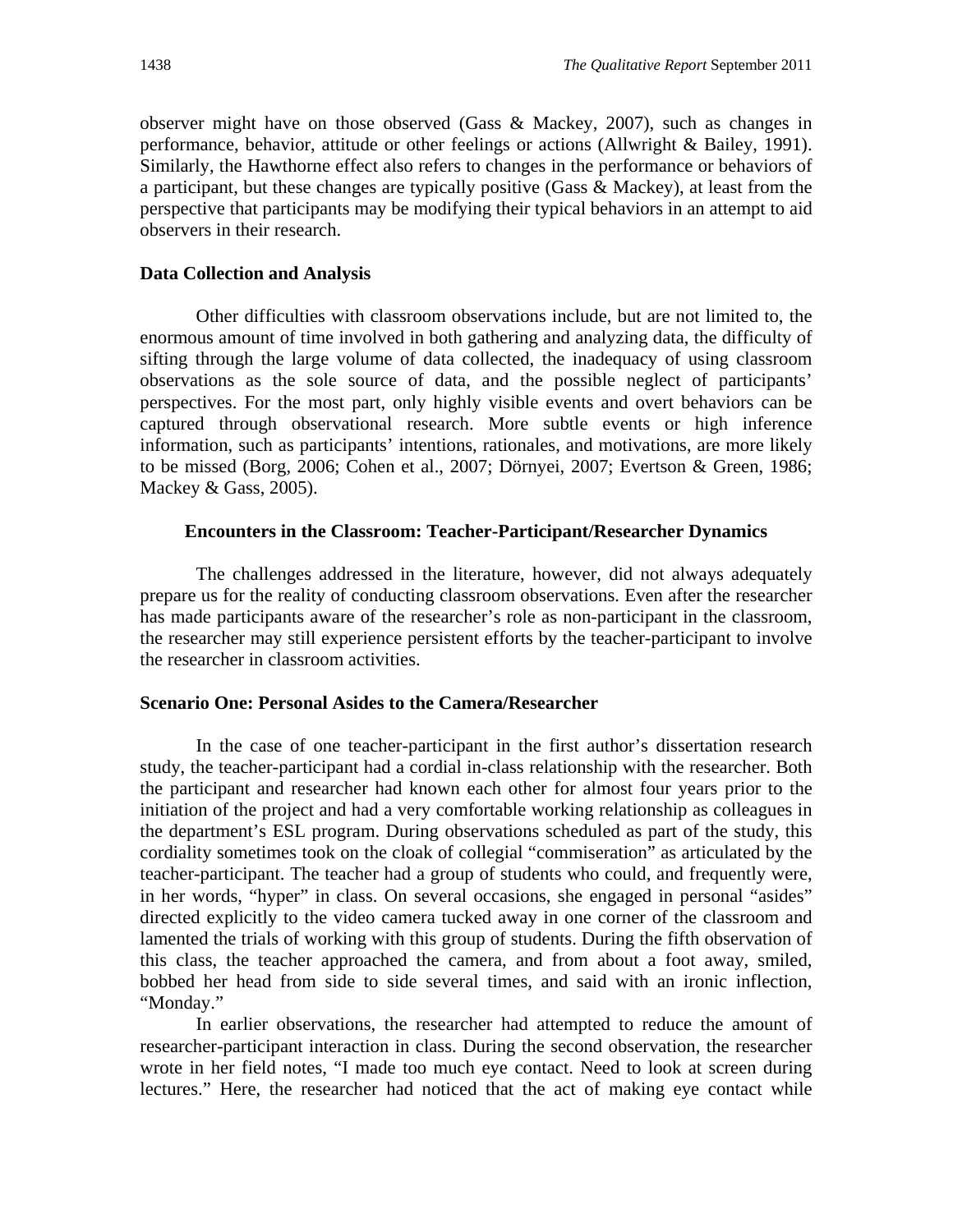watching the teacher-participant seemed to attract the teacher's attention a great deal. In that same observation, perhaps as a result of some eye contact, the researcher noted that there was "more talking to [the researcher] than with other teachers" (i.e., other teacher participants). During the third observation, the teacher's behavior continued despite the researcher's best efforts to deflect it. As researchers, we are aware that video cameras can be invasive (Bailey, 2006; Borg, 2006) and that researchers need to do their best to place recording equipment in locations where they are less likely to result in participant reactivity. However, in this instance, the nature of the dissertation research coupled with the relatively small classroom space necessitated physically moving the camera during the lesson to follow the teacher's movements in order to document her gestures and facial expressions; thus, such distractions became difficult to avoid. Nevertheless, in follow-up interviews, the teacher claimed that the presence of the camera and the researcher had no effect whatsoever on how she would normally teach and that such a presence merely provided someone who could, in her words, "commiserate" with her as she attempted to move through her lesson with an overactive class.

#### **Scenario Two: Requests for Researcher Participation in Class Activities**

 Similarly, the second author had several occasions in which two teacherparticipants unintentionally drew the researcher into the classroom discourse. In one lesson involving a review of the California Gold Rush, knowing that this researcher was from California, the first teacher-participant turned to the researcher, smiled, and asked, "Does anyone else in the room remember when California became a state? Are there any Californians in the room?" Noticing that the teacher was gazing at the researcher, all of the students turned to the researcher as well. The teacher noticed the researcher's lack of response and immediately continued with her talk. On a separate occasion, the same teacher asked the researcher a question while the students were engaged in group work. Although the researcher made great attempts to limit such contributions, he nevertheless engaged in the conversation to maintain a good working relationship with this teacher, who was a colleague.

This type of behavior was also encountered in another teacher-participant's class. In the first lesson observed, the teacher asked the researcher to join a pair of students to work on an oral task because there were an uneven number of students that day. The researcher hesitantly joined the students and worked on the task. Fortunately, this lesson took place during a pilot recording when the researcher was making sure that the recording equipment was working properly. However, the teacher was unaware of the researcher's specific purposes at the time. In another lesson, the same teacher drew the researcher into the classroom discourse again and asked the researcher if he would work with the students: "Can you help or are you gonna need to stay over there?" This time, however, the researcher subtly shook his head to indicate he could not. Realizing that the researcher seemed reluctant to participate, the teacher quickly instructed the students: "If there's somebody who's extra, go to me."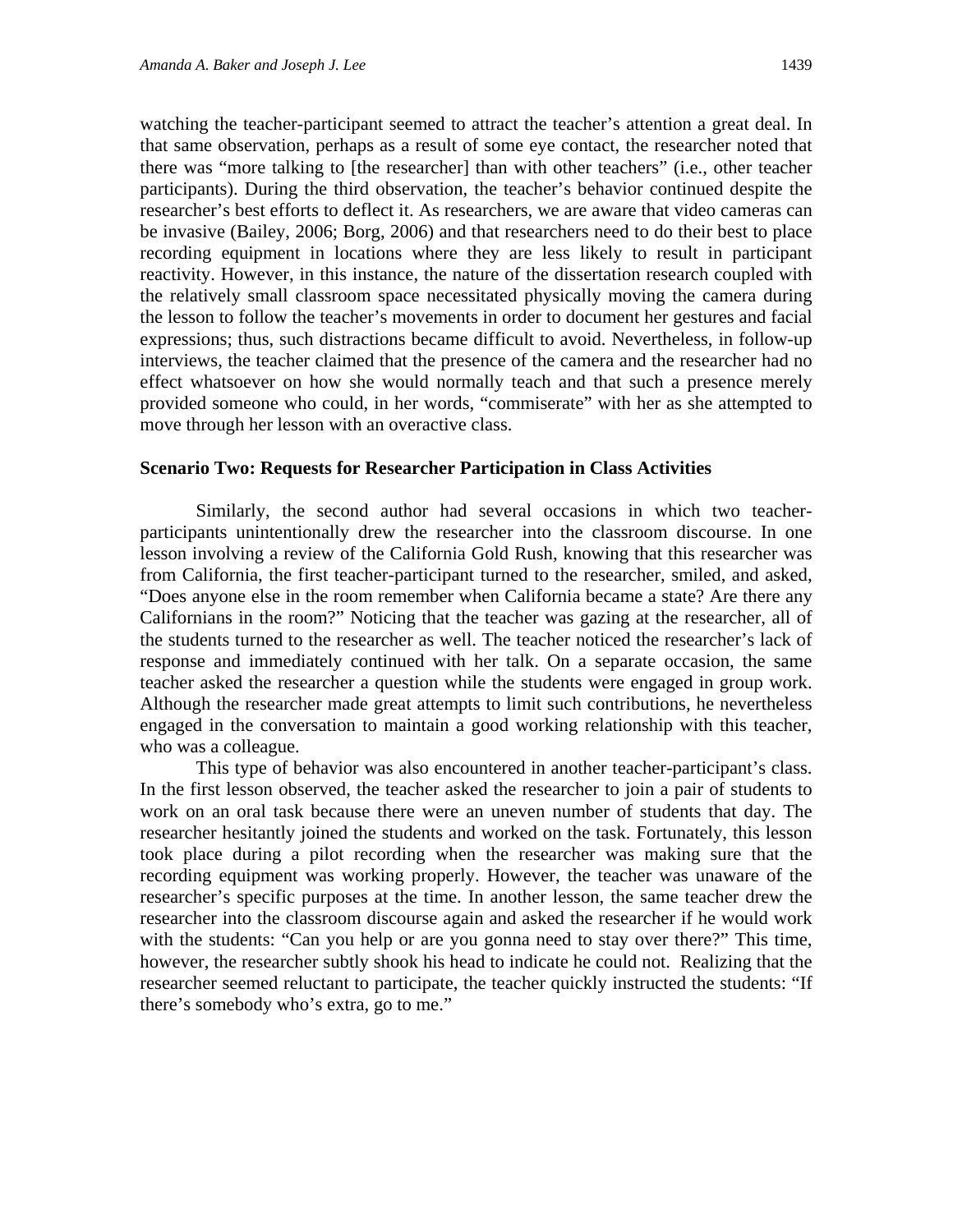#### **Recommendations Regarding Classroom Observations**

These illustrations of classroom interaction between researchers and teacherparticipants demonstrate some of the diverse forms that reactivity effects may take. While we are warned to reduce the effect of the observer on participants for purposes of collecting classroom data, this effort can be particularly difficult when participants actively try to include the researcher in the classroom discourse.

# **Emphasizing the Researcher's Non-Participatory Role**

To address this challenge, one of the best methods to reduce classroom interaction is to discuss these types of behavior with participants prior to the observation. During pre-observation interviews, explicitly informing participants that the researcher intends to be "a fly on the wall" and would like to essentially be as non-participatory as possible may be the most direct approach. Particularly for researchers with limited experience with classroom research, one way to initiate this conversation is to discuss with teachers that it is quite common, and normal, for participants to want to include researchers, especially colleagues, in classroom activities or discourse. The researcher could then take the opportunity to discuss why such a move to include the researcher or to interact with the researcher would be counterproductive for the purposes of the research study. To avoid making the teacher feel uncomfortable on this point, the researcher could ask the teacher to try to do his or her best to avoid initiating such interactions during class.

Included in the researcher's non-participant role is the distribution of handouts in class. We found that asking teachers to provide materials either before or after class helps to reduce the amount of time teachers spend interacting with observers during classroom lessons.

### **Addressing Repeated Attempts to Include the Researcher in Classroom Activity**

Even with these precautions, participants may continue to talk or in other ways interact with observers during the class or request their involvement in an activity. In the event that a teacher asks the researcher to participate in an activity, respectfully declining to participate the first time this occurs should help to avoid a similar request at a later date. Also, as noted with the participants who repeatedly interacted with the observers, it may be necessary to remind participants more than once about the researcher's need to maintain a non-participant observer's role in the classroom. If data collection is scheduled to continue over numerous classes, such reminders can be planned and timed as a normal part of post-observation conferences. Of course, such reminders must be done as diplomatically as possible; otherwise, researchers risk offending participants who generally want to be cordial with researchers during in-class observations. Nevertheless, one or two reminders about the researcher's non-participant role may be insufficient to effectively encourage participants to avoid interactions with the researcher during observations. Using a combination of several techniques may be beneficial, such as verbal reminders before the beginning of each lesson, avoidance of eye-contact, and notetaking during the observation (and thus looking busy and "uninterruptable").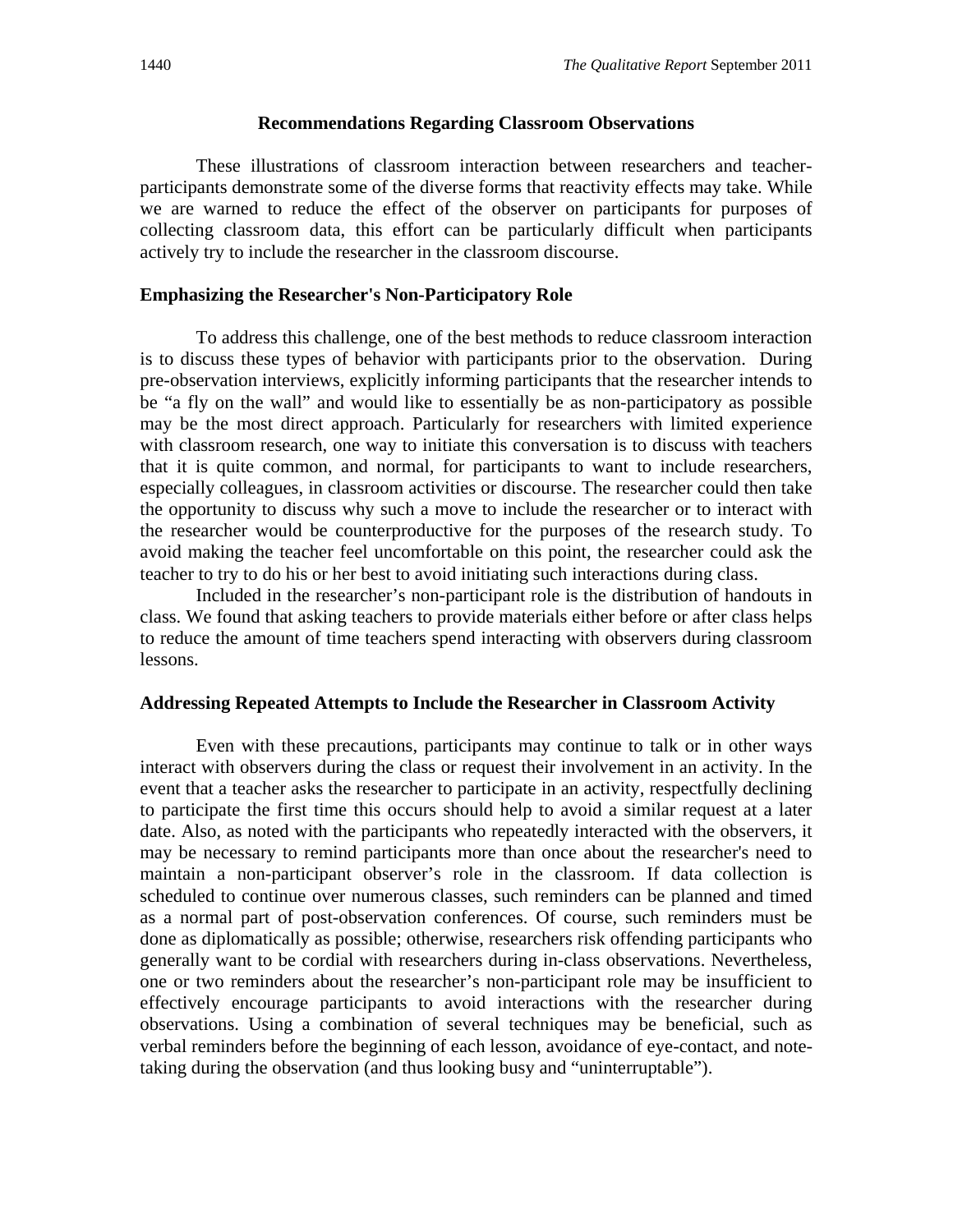#### **The Literature: Pitfalls with Stimulated-Recall Interviews**

 The staple of nearly all classroom research involving qualitative data is the interview. In our investigations, we both employed semi-structured interviews and stimulated recall interviews (SRIs) as two means of examining the thought processes and knowledge bases of ESL teachers. SRIs are a type of retrospective verbal report, in which participants receive a stimulus – typically a segment of an audio/video recording or a written transcript of a particular teaching event involving the participant – and then attempt to recount their cognitions (i.e., thoughts or decision-making rationale) at the time the event took place. One of the widely discussed benefits of using SRIs in classroom research is the additional information that serves to contextualize observations of various events, actions, behaviors, and other phenomena in the classroom by allowing teachers and/or students to voice their perspectives on situations in which they were involved (Calderhead, 1981; Dörnyei, 2007; McKay, 2006; Nunan, 1992). When conducted effectively, such interviews can provide researchers with insight into the thought processes and personal theories that motivate various types of teacher behaviors and actions (Kormos, 1998; Meade & McMeniman, 1992). In addition, SRIs are frequently used in conjunction with other research methods (e.g., classroom observations). Conducting such interviews permits data triangulation and is one means of mitigating researcher biases (Allwright & Bailey, 1991; McKay), thereby providing more complex and multilayered perspectives on the phenomenon under investigation (Silverman, 2006).

#### **Generating Reliable Thought Processes**

As with any type of interview-based research, SRIs present challenges to both researchers and interviewees. One of the negative critiques of SRIs is the degree to which such retrospective reports may or may not generate reliable accounts of thought processes experienced by the participant during the event encapsulated by the stimulus. Gass and Mackey (2000) warn that "humans are essentially sense-making beings and tend to create explanations, whether such explanations can be justified or not" (p. 5). Rather than verbalizing real thoughts, participants may instead tend to articulate their beliefs about what they may have thought at the time of the event (Bartels, 2005; Borg, 2006) or, as described by Yinger (1986), participants may instead generate "reflection-on-action" (p. 273). Unfortunately, it is difficult to confirm the extent to which SRIs can actually produce accurate reports of participants' thought processes (Calderhead, 1981; Tuckwell, 1982). Calderhead notes that researchers may have to rely mainly on trust when accepting the veracity of retrospective reports. Even if seemingly accurate reports can be elicited, the completeness of those reports may also be questioned. Ericsson and Simon (1993) suggest that lack of knowledge or faulty memory may result in incomplete reports of cognitive processes. In fact, participants may not register commonplace behaviors or thoughts as necessitating verbalization and therefore fail to provide precise descriptions of these processes (Borg). The above issues, as well as factors such as duration of time between the recorded event and the SRI (Bartels) and participant confidence or anxiety in verbalizing cognitive processes (Calderhead), may also have an adverse affect on participants' memories. As McKay (2006) reports, describing thought processes is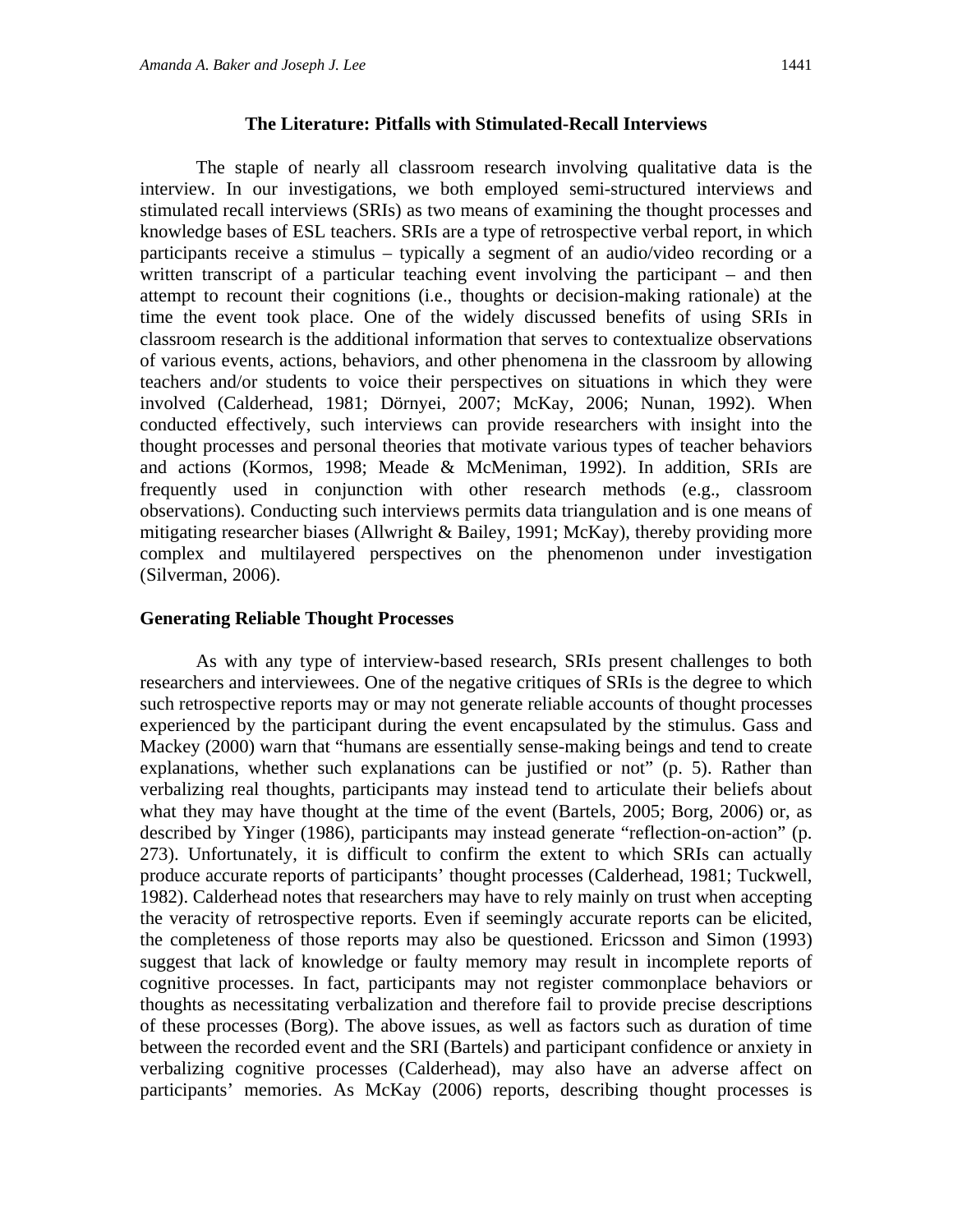"highly unnatural and obtrusive" (p. 60) for participants, which can lead to difficulties in articulating their internal thoughts.

# **Encounters in SRIs: Problems with Questions**

Despite the challenges with SRIs, they are frequently used in classroom research because they continue to be one of the most effective methods for eliciting information about teachers' and students' thought processes at the time particular classroom behaviors or actions originally took place. Nevertheless, the literature gives little guidance on some of the pitfalls researchers might encounter as they begin to use SRI procedures. Of particular note are the advantages and disadvantages of asking certain types of interview questions.

#### **Scenario One: Advantages and Disadvantages of Different Question Types**

 Partly in response to the concerns highlighted above, but also due to the nature of the topics and goals of our research, the two of us asked slightly different types of questions during our SRIs. The first author followed the steps and interview questions outlined in Gass and Mackey (2000, pp. 56-60). For example, "What were you thinking here?" "Can you tell me what you were thinking at that point?" or "I see you're laughing…there, what were you thinking then?" For the second author, the research focused on teachers' use of language in the classroom and the reasons underlying their discursive choices. Therefore, examples of the questions he used included: "Can you tell me what you were doing here? Why?" "Why did you say that here?" or "Why did you phrase your language like that here?" The end result was that first researcher asked mainly "what" questions while the second asked mostly "why" questions. The purpose of "what" questions is to directly elicit what teachers were thinking at the time an observed event was taking place, which enable researchers to follow the thought processes of participants as they were unfolding, assuming, of course, that participants can accurately recall these processes from memory. However, one of the disadvantages of asking "what" questions is that participants are not necessarily asked explicitly to provide the rationale for what they actually did during that observed event. They may not even be cognizant of the reasons underlying what they do at the moment when they are doing something, as certain behaviors can become habitual or routinized over time. Thus, the advantage of using "why" questions is that participants' perceptions of their rationale for their decision-making processes can be directly accessed, though some of the limitations of asking "what" questions may apply also when asking "why" questions. The second author used SRIs to later ask participants to describe their reasons for particular words they said or actions they performed in the classroom, thus gaining a glimpse into their perceived underlying reasonings for their pedagogical and discursive practices.

# **Scenario Two: Emotional Implications of Question Types**

 Delving deeper into the use of "why" versus "what" questions in SRIs is the possible effect they may have on participants' emotions. With us, as doctoral candidates investigating the online thought processes of ESL teachers, the teacher-participants (all of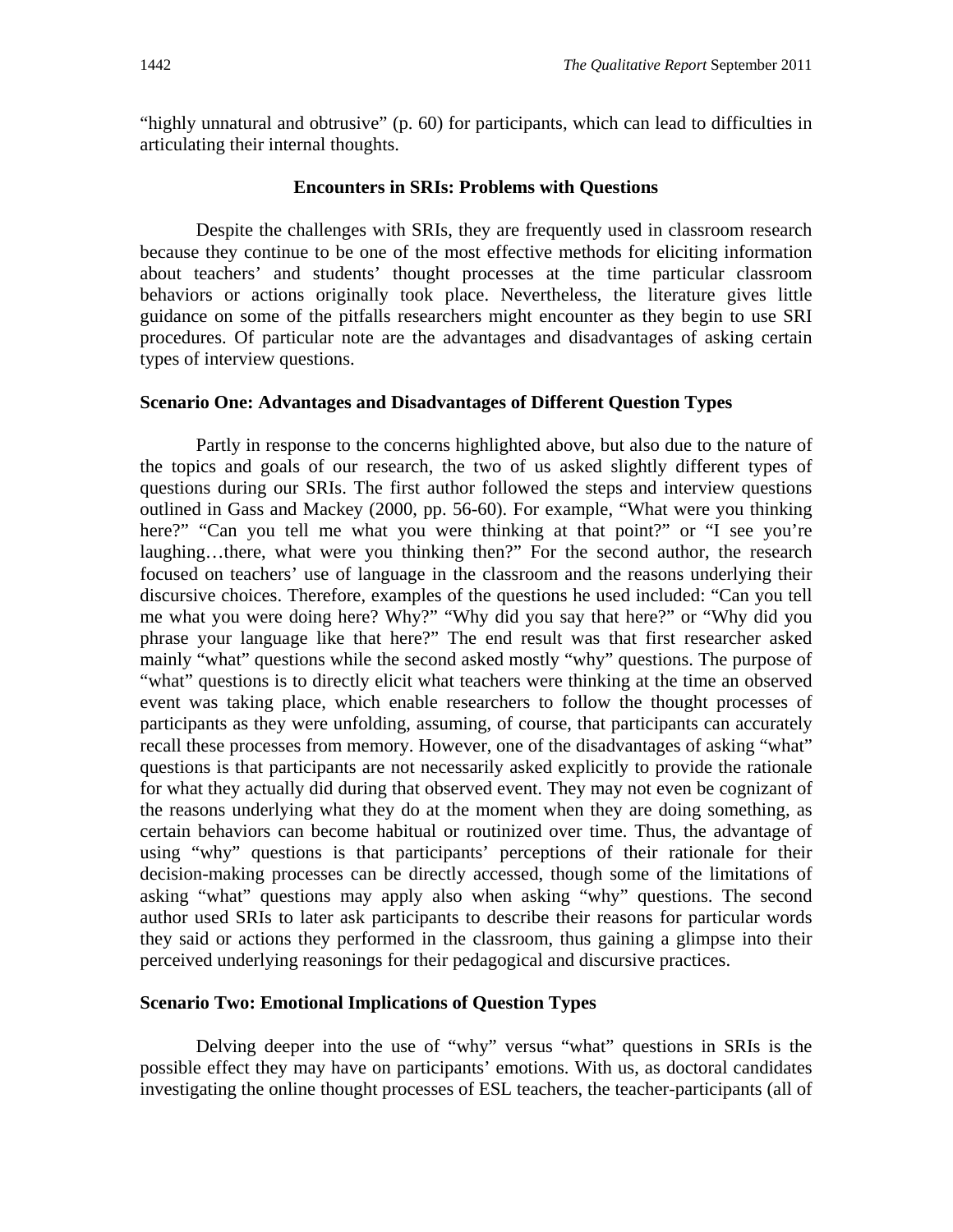whom have earned MA degrees) may have felt professionally intimidated to some extent even though the researchers entered the interactions with the best of intentions. Although the teacher-participants were all highly experienced ESL teachers and well educated, our observations of their classes could be perceived, albeit incorrectly, as evaluations of their teaching, especially since we were colleagues in the same ESL program.

While several factors may have been involved, the "what" verses "why" questions may have had some influence on how the participants interpreted and reacted to the research enterprise. The second author noticed that some of the teacher-participants in his study seemed to respond with some degree of irritability to the "why" questions that were asked as part of the SRIs. In one SRI session, the researcher was interested in understanding the reasons behind one participant's linguistic choices. Upon asking the participant why those particular phrases were used, the participant responded in a manner that indicated a noticeable discomfort with the question. In an effort to ease the tension, the researcher said in what was intended as a soft mitigating tone, "That's not a judgment," to which the participant immediately responded, "Yeah, okay, okay, well (laugh) it kind of is, I guess, it's bizarre when, yeah, people say like I hear you saying, and I'm like, okay, yeah." In this turn, the participant began with a rapid succession of agreement markers followed quickly by the discourse marker "well" and a burst of laughter, signaling that what was uttered might need to be qualified. Although the utterance is prefaced with laughter and is hedged, the participant explicitly states with the stress on the word "is" that the line of questioning was perceived, at least to this participant, as being judgmental of her linguistic behaviors.

 Following this reaction, the researcher made further attempts to mitigate what seemed to be becoming a fairly tense situation with an attempt to recover better rapport, saying, "Yeah, because I hear other teachers do the same thing…because I do the same thing." Realizing that the word "why" in some ways may invoke a sense of interrogation, the researcher shifted the wording of his questions as the interview progressed. He removed the "why" questions from his speech to ease the tension and to lessen the anxiety he perceived that this participant was experiencing; for example, "One thing I also notice in terms of your language, and again it's not a judgment, is I often hear, *what I'm going to have you do is*. And we'll see an example right here. And I wonder if that is something that you consciously use as a way to tell students about what you expect them to do or. . .?" Alternatively, he observed that participants might also counter the "why" questions with their own questions, asking the researcher: "What would you have done?" or "How would you have said that?"

 For the first author, however, the "what" questions only once sparked a challenging response from a participant. At the end of one video clip, the first author asked, "[Is there] anything else you want to add there?" The participant responded with "No, I mean, I don't know" and continued to reiterate that she did not know. She then asked, "What are you thinking?" to which the researcher responded, "I have no thoughts." Laughing, the teacher replied, "You are such a liar!" The teacher continued to laugh, but she revealed her suspicion that the researcher may have a hidden reason for asking the question.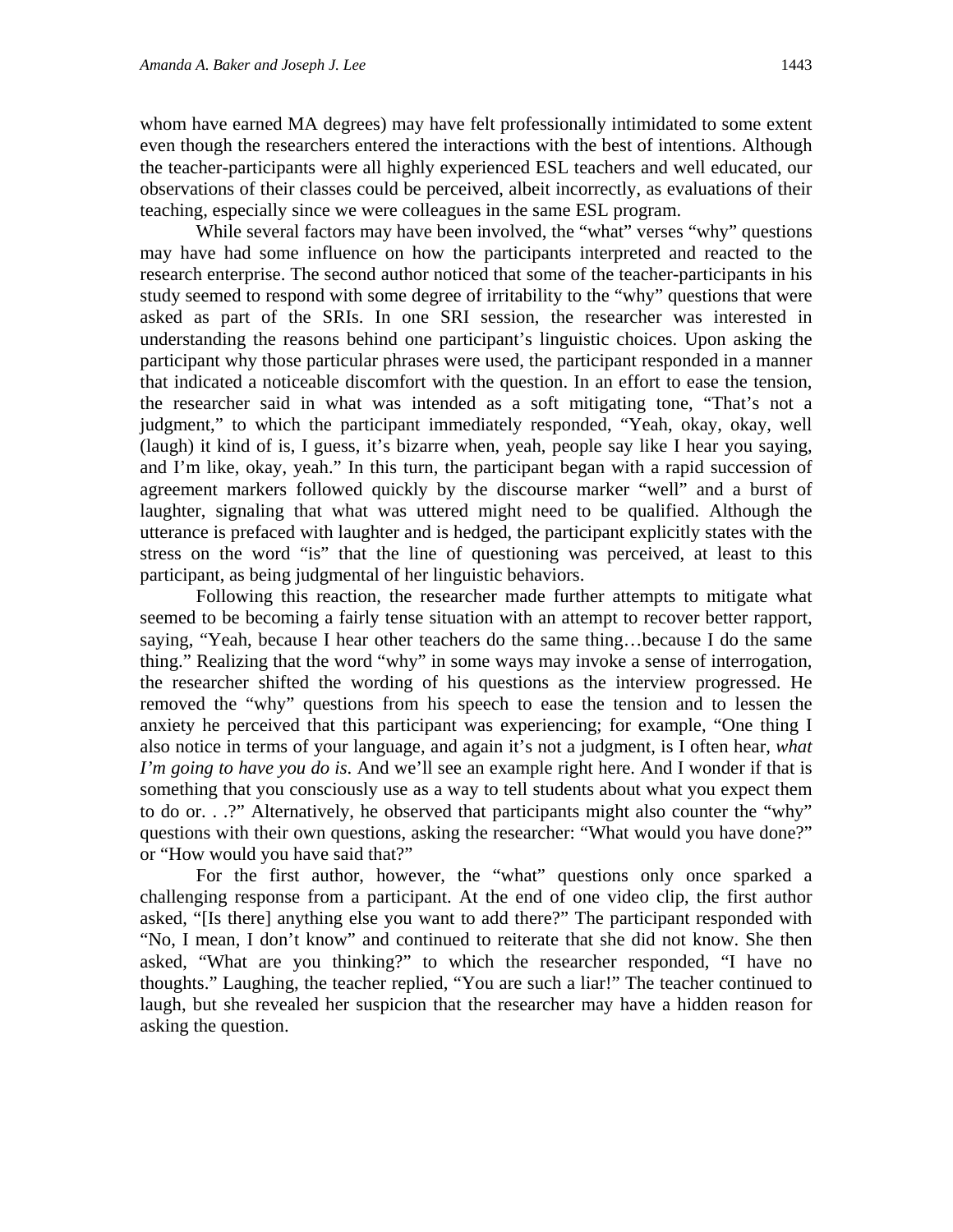#### **Recommendations regarding SRIs**

Our experiences with the SRIs lead us not only to advise researchers to choose with care both the type of questions they ask participants but also to provide recommendations for how to reduce participant emotional reactivity to certain question types.

# **Reducing Participants' Emotional Reactivity to Questions**

 As the scenarios described above have depicted, the different question types have inherent advantages and disadvantages. In particular, asking "why" questions generated the greatest negative reactivity on behalf of the teacher-participants since asking participants to generate rationale for their actions or words, can sometimes be perceived as threatening. One way to help deflect or mitigate the amount of uneasiness teachers might experience as they participate in SRIs is to clearly establish the purpose of the research agenda ahead of time. From the start and frequently throughout the entire project, reassure participants that the research focuses on the thought processes underlying what they do and not on making judgments about how they teach. This agenda may have to be reiterated several times throughout the project, whether at the beginning of or during an SRI.

# **Timing of "What" versus "Why" Questions**

 Because questions that ask participants to articulate their cognitive processes can be perceived as threatening to a participant's personal sense of "face," researchers need to be especially mindful of and sensitive to participants' affective states. This sensitivity requires being selective with the types of questions to be asked and, perhaps even more importantly, thoughtful regarding when the questions are asked. One way to reduce such participant negative reactivity is to focus on "what" question types in the first half of an SRI session. Later, during the second part of the SRI session, the researcher could review selected parts of recorded lessons to request further information about the rationale underlying observed behaviors. Sequencing "what" and "why" questions in this manner may help to reassure participants that the purpose of the study is to explore, and not to evaluate, the cognitions and behaviors of the teacher-participant.

#### **Cultivating Rapport with Participants**

 As part of the SRI process, teachers may ask researchers what they might do or say in the same situation as observed in the video. Under these circumstances, providing a non-committal response such as "Oh, I'm not really sure," may ensure that the researcher's influence on participants' commentaries is kept to a minimum. Furthermore, using the phrase "Oh, I'm not really sure," rather than the more direct and explicit "I have no thoughts" or "I don't know" may also serve to establish a better rapport between both parties. Particularly at such moments, researchers need to keep in mind that one of their challenges is to work hard and make use of whatever professional and social skills they may possess to lessen any impact they might have on participants' commentaries. The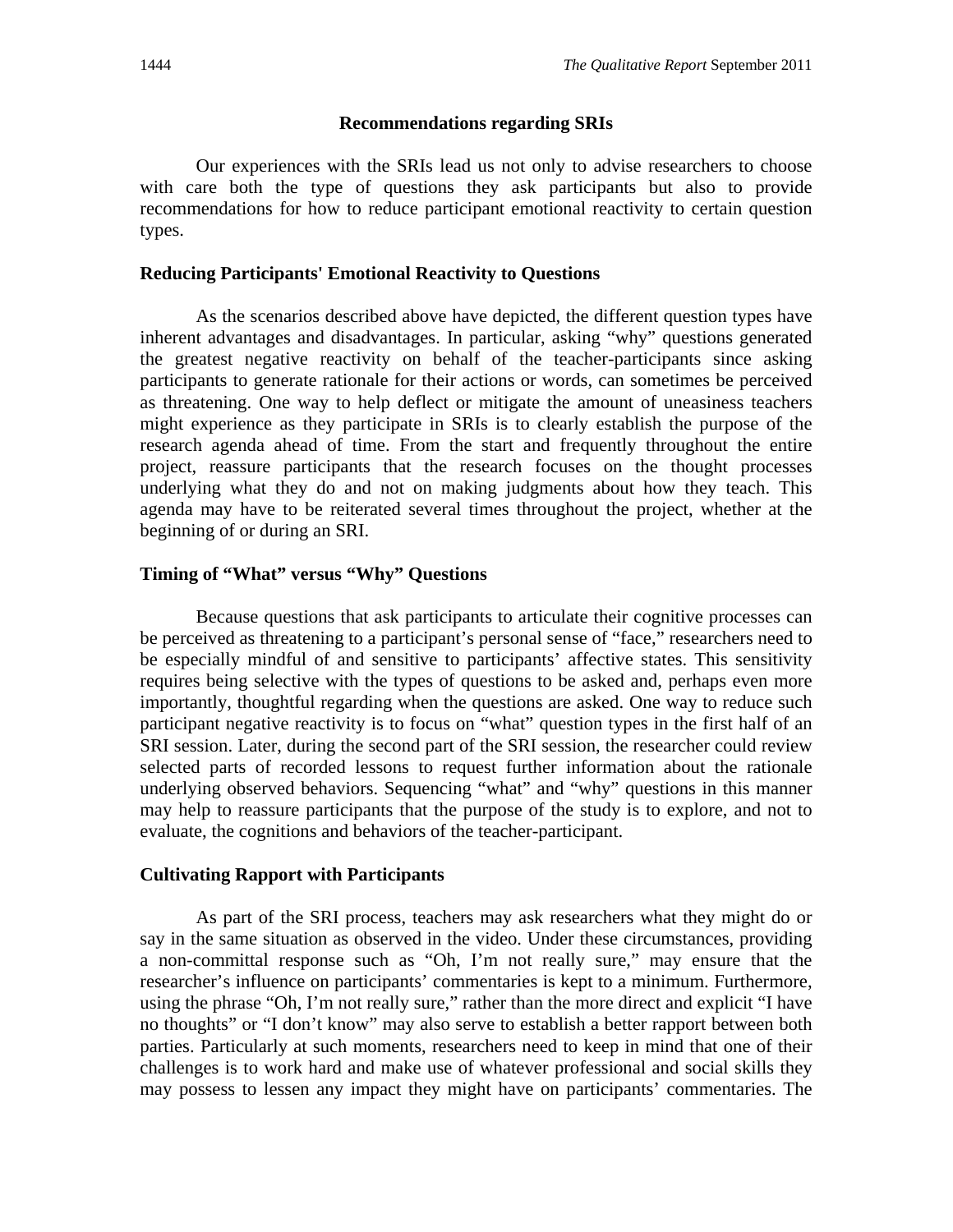more researchers do to demonstrate the exploratory nature of the research and attempt to eliminate from both their speech and their behaviors any feature that might appear to be critical or evaluative of the participants, the less threatened teacher-participants may feel about participating in the research study.

# **Conclusion**

 Conducting classroom research offers researchers and teachers potential for rich insights and understandings into classroom practices, especially when multiple datagathering procedures are utilized. Yet, attempts at gathering data tied to classroom practices and the underlying thought processes behind these practices can sometimes lead to unforeseen challenges, even when researchers are well intentioned and well versed with the literature of research methodology. In this article, we focused on some of the challenges of collecting data for classroom research we encountered. We focused on classroom observations and SRIs since these served as the basis for our investigations. However, we believe that the area of classroom research would benefit from the availability of additional grounded reports addressing some of the unforeseen challenges that occur when classroom researchers conduct not only observations and SRIs, but other methodological procedures as well. The inclusion of thick descriptions and illustrations from such research data would be most welcome.

 Too few research reports reveal or discuss the difficulties investigators may have encountered during processes of data collection, thus leaving novice researchers with an impoverished perspective on complications that may arise when conducting classroom research. By writing about and sharing in detail some of the challenges that we, as dissertation writers, experienced in our own investigations, it is our hope that our experiences will serve to support the future endeavors of other researchers, particularly novice researchers. We also hope that this article will serve to encourage the inclusion of other challenges encountered in classroom investigations to help both novice and experienced researchers avoid (or at least sidestep) some of the pitfalls of their own explorations into the intriguing world of classroom life.

# **Acknowledgments**

 We would like to thank our dissertation advisor, John Murphy, for his support and invaluable comments, Diane Belcher and Bill Acton for their beneficial feedback, the reviewers for their constructive feedback, and the teachers for participating in our respective studies. Any remaining errors are entirely our own.

# **References**

Allwright, D., & Bailey, K. M. (1991). *Focus on the language classroom.* Cambridge: Cambridge University Press.

Bailey, K. M. (2006). *Language teacher supervision: A case-based approach.* Cambridge: Cambridge University Press.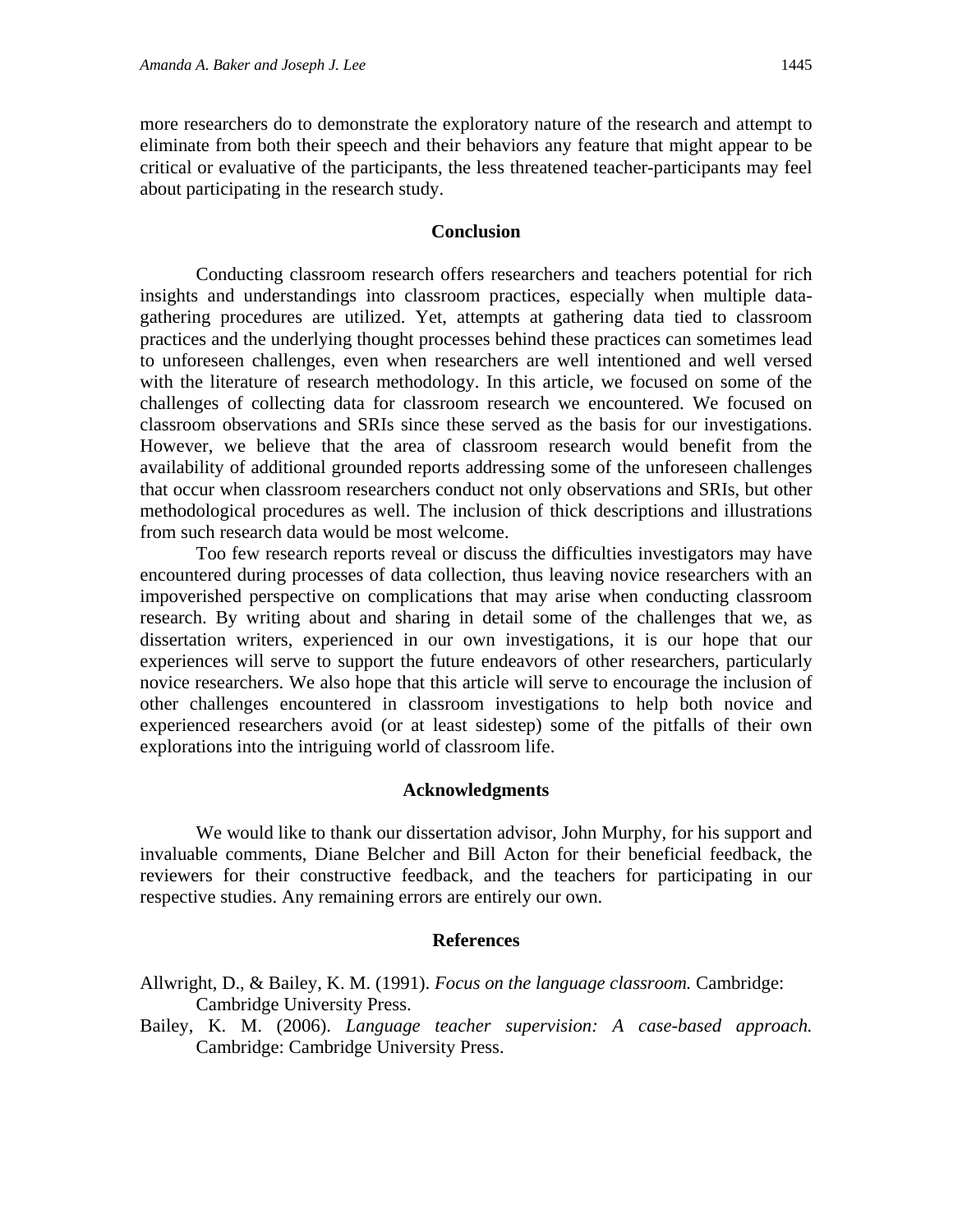- Bartels, N. (2005). Researching applied linguistics in language teacher education. In N. Bartels (Ed.), *Applied linguistics and language teacher education* (pp. 1-26). New York, NY: Springer.
- Borg, S. (2006). *Teacher cognition and language education: Research and practice*. London, UK: Continuum.
- Calderhead, J. (1981). Stimulated recall: A method for research on teaching. *British Journal of Educational Psychology, 51*(2), 211-217.
- Cohen, L., Manion, L., & Morrison, K. (2007). *Research methods in education* (6th ed.). New York, NY: Routledge.
- Dörnyei, Z. (2007). *Research methods in applied linguistics*. Oxford: Oxford University Press.
- Ericsson, K. A., & Simon, H. A. (1993). *Protocol analysis: Verbal reports as data* (Rev. ed.). Cambridge, MA: MIT Press.
- Evertson, C. M., & Green, J. L. (1986). Observation as inquiry and method. In M. C. Wittrock (Ed.), *Handbook of research on teaching* (3rd ed., pp. 162-213). New York, NY: Macmillan.
- Fanselow, J. F. (1988). "Let's see": Contrasting conversations about teaching. *TESOL Quarterly, 22*(1), 113-130.
- Gass, S., & Mackey, A. (2000). *Stimulated recall methodology in second language research*. Mahwah, NJ: Lawrence Erlbaum Associates.
- Gass, S., & Mackey, A. (2007). *Data elicitation for second and foreign language research*. Mahwah, NJ: Lawrence Erlbaum Associates.
- Hobbs, V., & Kubanyiova, M. (2008). The challenges of researching language teachers: What research manuals don't tell us. *Language Teaching Research, 12*, 495-513. doi: 10.1177/1362168808097162
- Kormos, J. (1998). Verbal reports in L2 speech production research. *TESOL Quarterly, 32*(2), 353-357.
- Labov, W. (1972). *Sociolinguistic patterns.* Philadelphia, PA: University of Pennsylvania Press.
- Landsberger, H. (1958). *Hawthorne revisited.* Ithaca, NY: Cornell University Press.
- Mackey, A., & Gass, S. M. (2005). *Second language research: Methodology and design*. Mahwah, NJ: Lawrence Erlbaum Associates.
- McKay, S. L. (2006). *Researching second language classrooms*. Cambridge: Cambridge University Press.
- Meade, P., & McMeniman, M. (1992). Stimulated recall: An effective methodology for examining successful teaching in science. *Australian Educational Research, 19*, 1-18.
- Nunan, D. (1989). *Understanding language classrooms*. New York, NY: Prentice Hall.
- Nunan, D. (1992). *Research methods in language learning*. Cambridge: Cambridge University Press.
- Nunan, D., & Bailey, K. M. (2009). *Exploring second language classroom research: A comprehensive guide*. Boston, MA: Heinle.
- Silverman, D. (2006). *Interpreting qualitative data* (3rd ed.). London: Sage.
- Tuckwell, N. B. (1982). *Stimulated recall: Theoretical perspectives and practical and technical considerations.* (Report No. 823). Centre for Research in Teaching, University of Alberta.